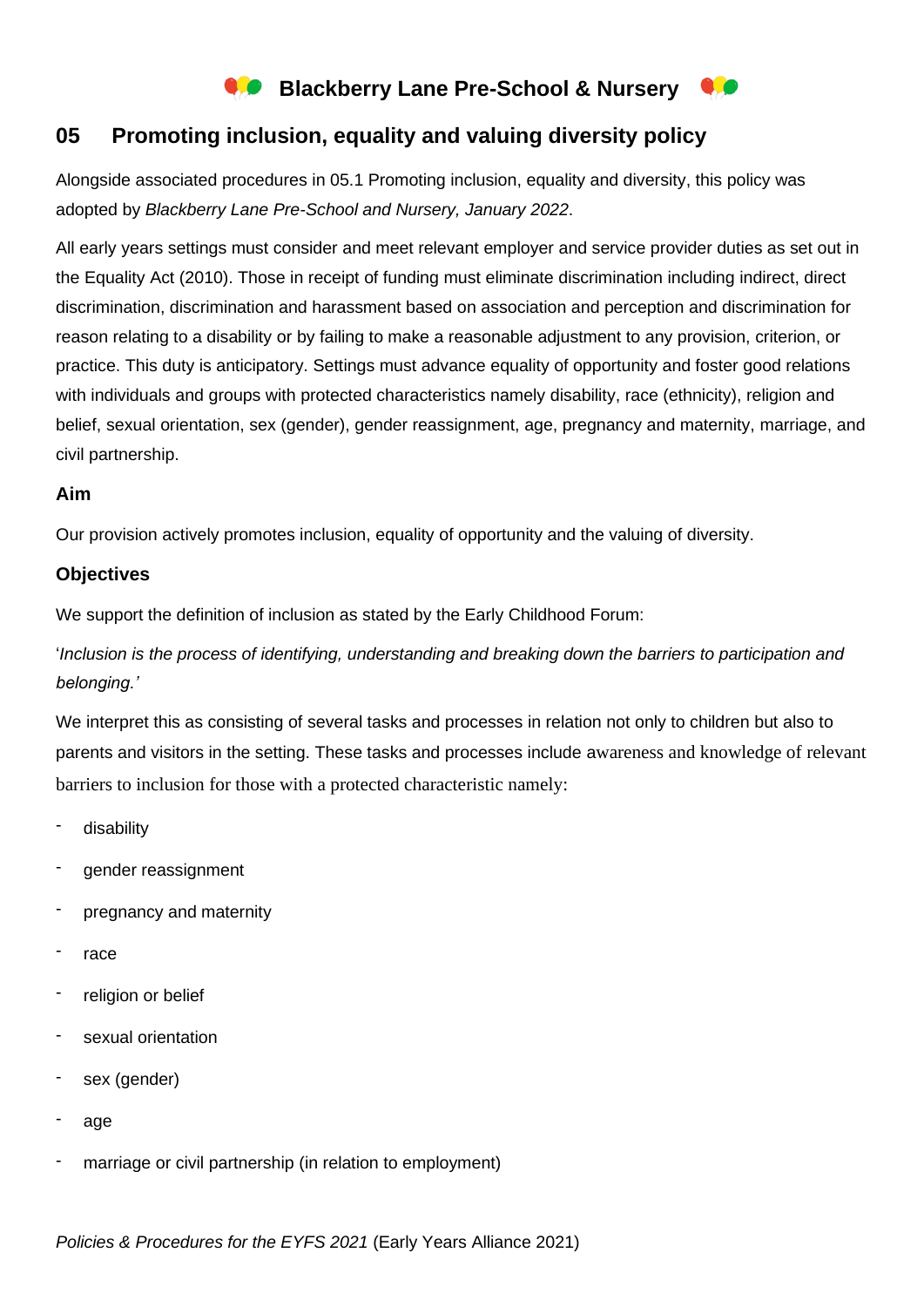This includes unlawful behaviour towards people with protected characteristics. Unlawful behaviour being direct discrimination, indirect discrimination, associative discrimination, discrimination by perception, harassment, and victimisation (in addition, we are aware of the inequality that users facing socio-economic disadvantaged may also encounter). We will not tolerate behaviour from an adult which demonstrates dislike and prejudice towards groups and individuals living outside the UK (**xenophobia**). This also applies to the same behaviour towards specific groups of people and individuals who are British Citizens residing in the UK.

We promote understanding of discrimination - through training and staff development - the causes and effects of discrimination on both adults and children and the long- term impact of discrimination; the need to protect children from discrimination and ensure that childcare practice is both accessible and inclusive; the need for relevant support to allow children to develop into confident adults with a strong positive selfidentity.

- Developing practice that includes:
	- Developing an environment which reflects the 'kaleidoscope' of factors that can provide settings with a myriad of influences and ideas for exploring and celebrating difference.
	- Ensuring that barriers to inclusion are identified and removed or minimised wherever possible; for example, we complete 01.1b Access audit form.
	- Understanding, supporting and promoting the importance of identity for all children and recognising that this comprises multiple facets which are shaped by a 'kaleidoscope' of factors including British values, 'race'\ethnicity and culture, gender, difference of ability, social class, language, religion and belief, and family form and lifestyle, which combine uniquely in the identity of each individual; for example, we welcome and promote bi/multi-lingualism and the use of alternative communication formats such as sign language, and we promote gender equality while at the same time recognising the differences in play preferences and developmental timetables of girls and boys.
	- Recognising that this 'kaleidoscope' also reflects negative images which may be internalised and negatively affect the development of self-concept, self-esteem, and confidence.
	- Promoting a welcoming atmosphere that genuinely appreciate British values, different cultural and personal perspectives, without stereotyping and prejudicing cultures and traditions on raising children, by always involving parents.
	- Promoting community cohesion and creating an environment that pre-empts acts of discrimination so that they do not arise.
	- Recruitment of staff to reflect cultural and language diversity, disabled staff, and staff of both genders.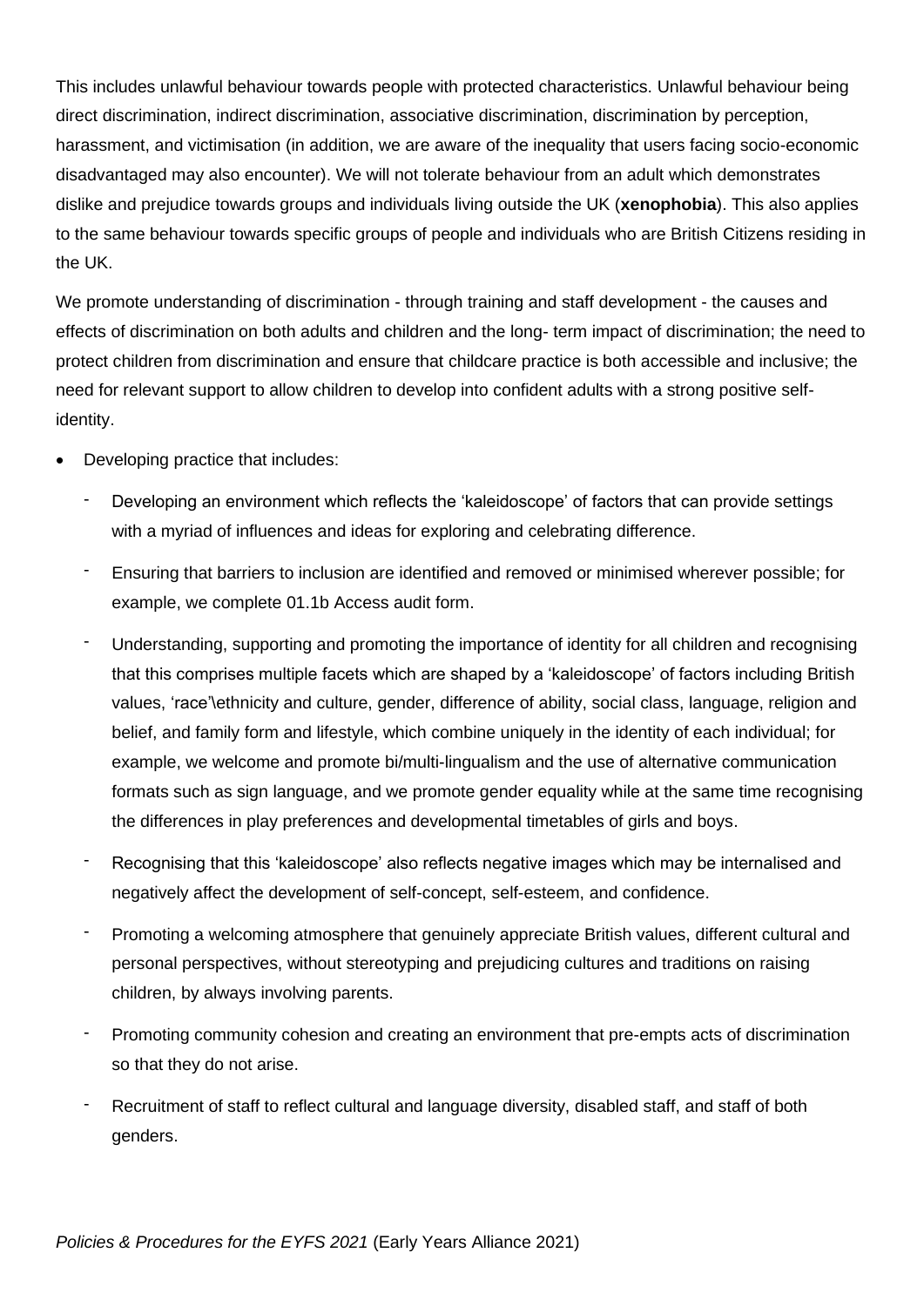- Addressing discrimination as it occurs from children in a sensitive, age-appropriate manner to ensure that everyone involved understands the situation and are offered reassurance and support to achieve resolution.
- Challenging discriminatory behaviour from parents, staff or outside agencies or individuals that affect the well-being of children and the early years community.
- Creating an ethos within which staff work confidently within a culturally complex environment; learning when to change or adapt practice in the setting and having the confidence to challenge practice (including parental) that is not in the child's best interest, seeking support and intervention from agencies where appropriate.
- Ensuring that practitioners work closely with the Special Educational Needs Coordinator to make sure that the additional needs of all children are identified and met.
- We are aware of anti-discriminatory legislation and able to use it to shape the service and support parents and children against discrimination in the local community, for example, against asylum seekers, the Travelling community and same sex parents.
- We regularly monitor and review our practice including long-term preventative measures to ensure equality such as auditing of provision, formulating an equality plan, applying impact measurements and positive actions. In addition, short term measures such as recognition and assessment of children's additional support needs (e.g. impairment, home language, family hardship, specific family beliefs and practices), day-to-day activities, provision of suitable support and resources, activity programme and curriculum., assessment, recognition of special educational needs and developing inclusive relationships.

### **Legal references**

General Data Protection Regulation 2018

Children and Families Act 2014 Part 3

Special Educational Needs and Disability Code of Practice 2014

Disability Equality Duty 2011

Equality Act 2010

Prevent Strategy 2015

### **Further guidance**

Guide to the Equality Act and Good Practice (Pre-school Learning Alliance 2015)

*Policies & Procedures for the EYFS 2021* (Early Years Alliance 2021)